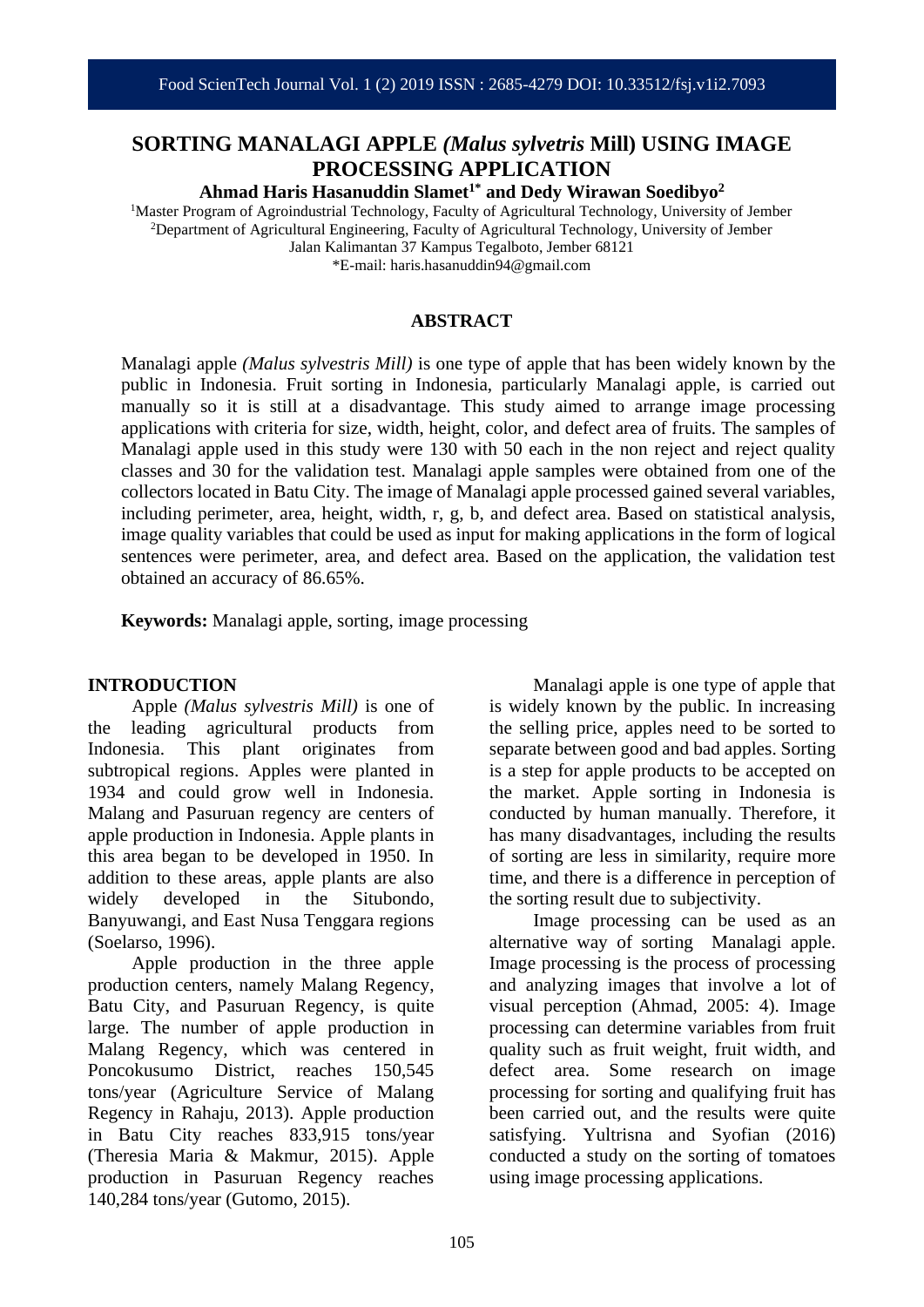Application designed to sort tomatoes based on color differences. The research showed that the result of sorting accuracy reached 100%. Other studies conducted (Saintika, Wijayanto, & Wiguna, 2018) on the classification of carrots based on image processing also showed satisfactory results. The designed image processing application was able to predict fruit quality manual parameters such as weight, volume, length, and diameter. The result showed that the classification accuracy reached 98.88%.

Research on the classification of Manalagi apple also been conducted by Anugrahandy *et al* (2013) and Nugraha (2017). Research carried out was the classification of Manalagi apple with various quality classes. Based on the results of the study obtained an accuracy that was quite satisfying, with accuracy reaching 90%. Both of these studies have similarities in the classification of Manalagi apple quality with criteria for size, width, height, and color. Further research needs to be conducted with the sorting criteria, namely the defect area. The criterion of the defect area was the condition of the apple, which has a defect due to animal attack, genetic conditions, and damage during transportation.

Research classification about fruit defect was conducted by (Riquelme *et al,* 2008). This research was classification olive according to external damage. Seven commercial categories of olives, established by product experts, were used: undamaged olives, mussel-scale or 'serpeta', hail-damaged or 'granizo', mill or 'rehu´ s', wrinkled olive or 'agostado', purple olive and undefined-damage or 'molestado'. The accuracy of this research reached 75%. The other research about fruit defect area was conducted by (Arjenaki, Moghaddam, & Motlagh, 2013). This research was sorting tomatoes according to surface defects. The accuracy of this research reached 85%.

Therefore, this research aimed to arrange image processing applications with criteria for size, width, height, color, and defect area. The expected result is an application that is accurate enough to sort the Manalagi apple.

# **MATERIALS AND METHODS Tools and Materials**

The tools used in this study included:

# *Sorting Manalagi Apple (Malus sylvetris Mill) .....*

- 1.CCD camera (Charge Couple Device) as an image capture tool. CCD camera was a special camera for sorting. image capture results had a high pixel value so the results were quite detailed.
- 2.TL lamp with a power of 5 Watt (220 Volt) as a lighting aid. The white TL lamp was chosen because it had a complete color value content. Thus it would clarify the results of the image that had been obtained.
- 3.White cloth as the base layer. White cloth was chosen as the background because it had a color that contrasts with the apple object. Thus the resulting image could clearly distinguish between objects and backgrounds. Laptop device with a core i5 processor as image processing hardware

The materials used in this study were two qualified Manalagi apples, no reject and reject, 50 pieces for each, and 15 pieces for the validation process so that the samples of Manalagi apples were 130 pieces. This apple was obtained from one of the collectors located in Batu City.

# **Methods**

This research used a CCD camera to capture images from Manalagi apple. Figure 1 was the stage of research that was being carried out.

a. Determination of image quality variables

Quality variables of Image processing for the classification of Manalagi apple in this study were:

- 1. non-reject fruit (normal): Large to medium fruit size, standard fruit shape, no or little defect area.
- 2. reject fruit: Very small fruit size, abnormal shape, there is a large defect area.

Based on the above criteria, the image quality variables used for Manalagi apple include shape, size, color, and damage. The estimation of the variable of image quality can be seen in Table 1.

# b. Image Acquisition

Image Acquisition was a process of getting the best images of Manalagi apple. This process was carried out by adjusting the distance of the camera and the irradiation position to resemble a natural image, a slight shadow arises, and no excess light affects the

*Food ScienTech Journal Vol. 1 (2) 2019* 106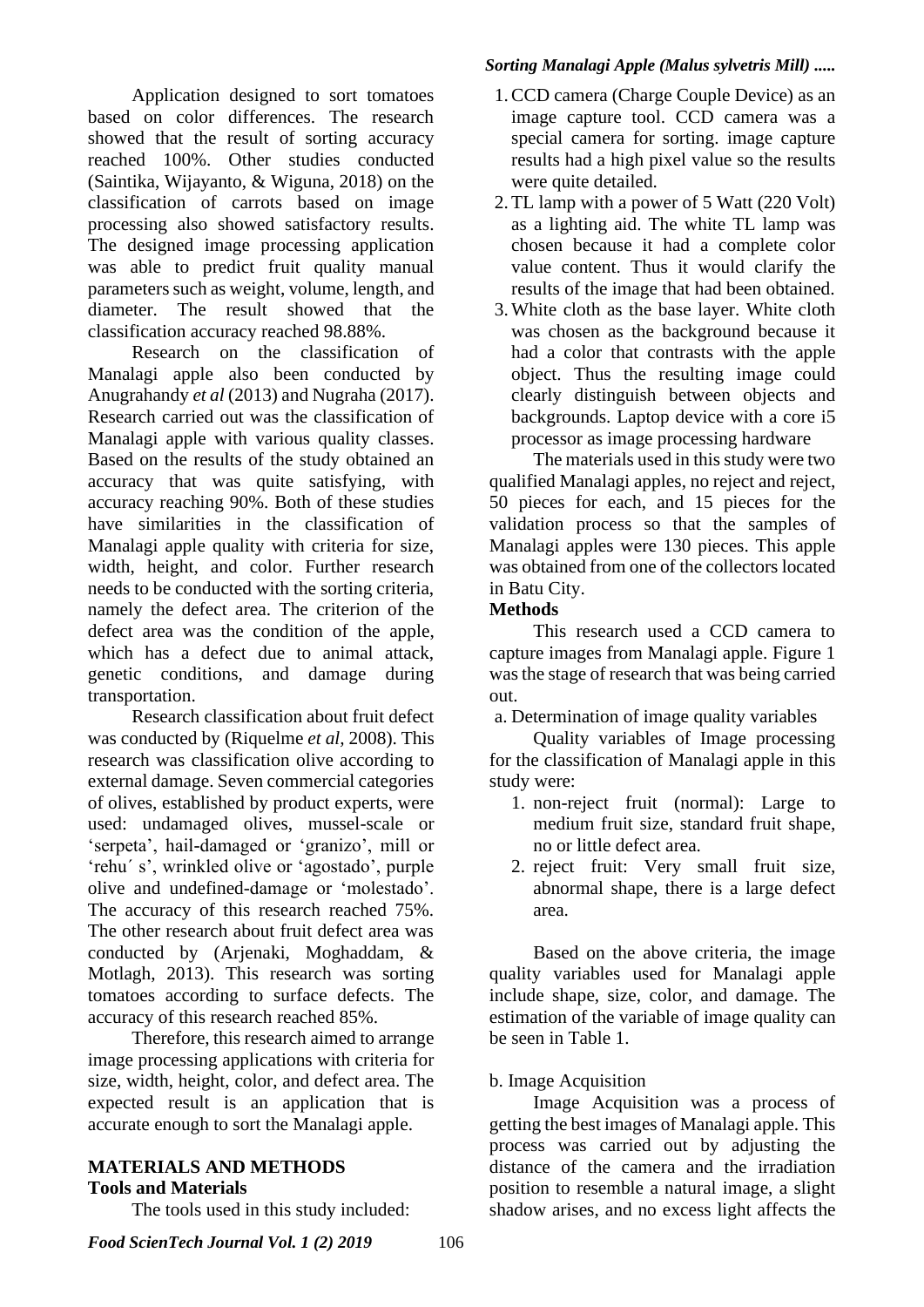## *Ahmad HHS and Dedy WS*

color of the object. The best camera distance and exposure position are shown in Figure 2.





| image processing variable |                                                |                                              |                                                                                                                                                                                                                                                                                                                          |  |  |
|---------------------------|------------------------------------------------|----------------------------------------------|--------------------------------------------------------------------------------------------------------------------------------------------------------------------------------------------------------------------------------------------------------------------------------------------------------------------------|--|--|
| N <sub>0</sub>            | Variable<br>Quality<br>of<br>Manalagi<br>apple | Variable of<br>Image<br>Processing           | Description                                                                                                                                                                                                                                                                                                              |  |  |
| 1                         | Shape                                          | Perimeter<br>(P)                             | The image quality<br>variable<br>that<br>can<br>represent the shape<br>characteristics<br>of<br>apples<br>the<br>is<br>perimeter.<br>Perimeters<br>are<br>expressed in units of<br>pixels.                                                                                                                               |  |  |
| 2                         | Size                                           | Area (A),<br>width (L),<br>and height<br>(H) | Size<br>properties<br>with the<br>correlate<br>variable<br>image<br>quality of the area,<br>width, and height.<br>The area, width, and<br>height of Manalagi<br>apple have pixel<br>dimensions.                                                                                                                          |  |  |
| 3.                        | Colour                                         | r, g, and b                                  | Quality variables of<br>image processing<br>that can<br>represent<br>skin color of<br>the<br>Manalagi apple are a<br>red color index (r),<br>green color index<br>(G), and blue color<br>index $(B)$ .                                                                                                                   |  |  |
| 4                         | Defect                                         | Defect area<br>(C)                           | Quality<br>variables<br>representing damage<br>are defective areas.<br>The defect area is<br>obtained based on<br>the<br>threshold<br>function<br>that<br>can<br>separate the area of<br>Manalagi apple fruit<br>from<br>the<br>area<br>of<br>damage. The area of<br>defects of the fruit<br>has<br>pixel<br>dimensions. |  |  |

#### Table 1. Variable quality of Manalagi apple and image processing variable

c. Image capturing

The apple image was captured by using a CCD camera. The image was taken according to the image acquisition process. The steps are below:

- 1. place the Manalagi apple on a white cloth as a background and under the CCD camera with the height and angle obtained from the image acquisition procedure.
- 2. recording images in RGB format.
- 3. save the file in the BMP format.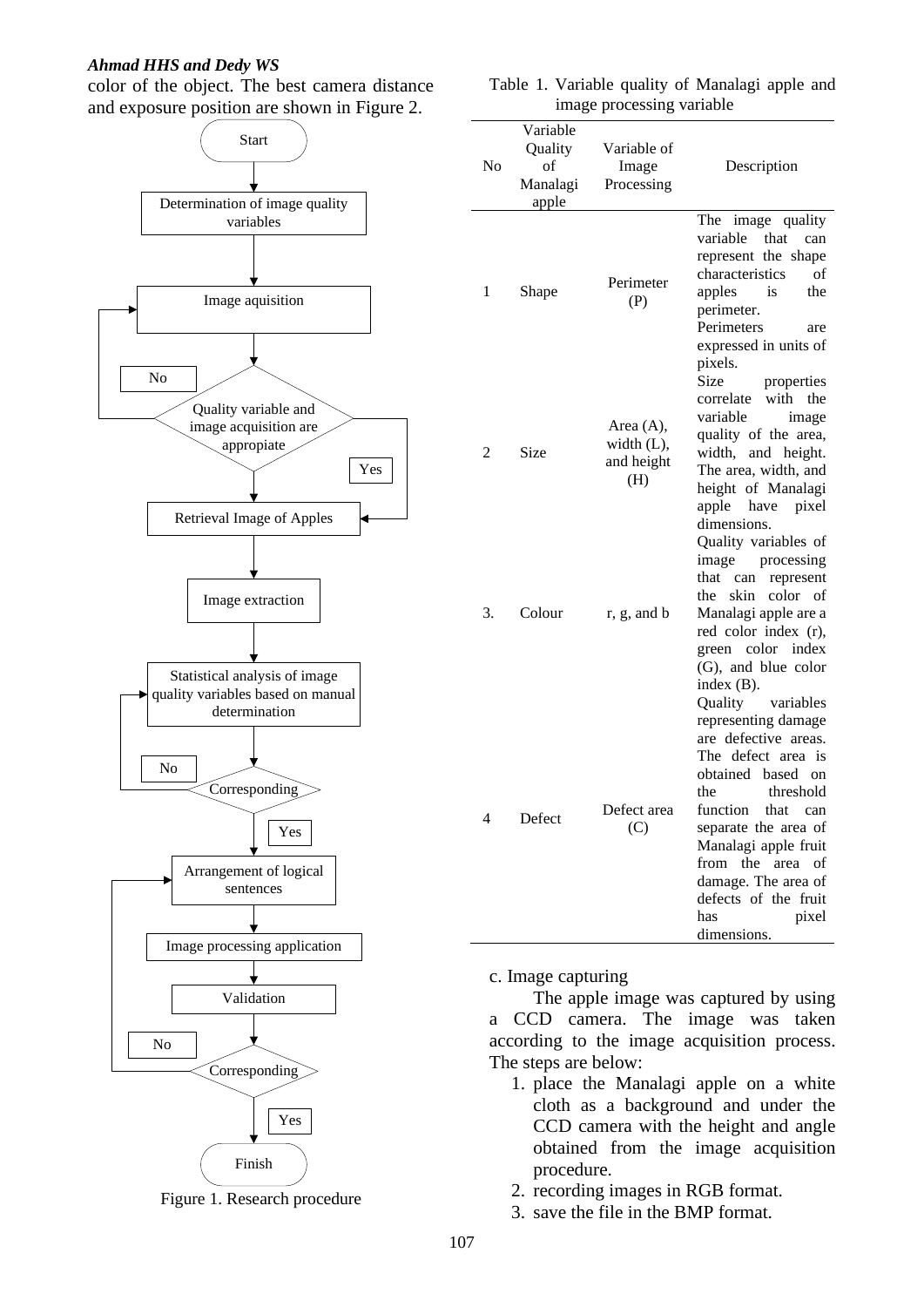# *Sorting Manalagi Apple (Malus sylvetris Mill) .....*

d. Image extraction

The data source of Image extraction was a converted image with a resolution of 1024 x 768 pixels. Image extraction was a process to measure the perimeter of the object, area, width, height, area of defect, and a color index of RGB (red, green, blue). Image extraction was conducted with a computer program made in advance using the Sharp Develop 3.2 programming language.

The procedure in image extraction are:

1. creating an Image Processing program in Sharp Develop 3.2, which could calculate object areas, and the RGB color index (red, green, blue).

- 2. calculating the perimeter of the Manalagi apple
- 3. calculating the area of Manalagi apple by counting the number of pixels constructing the apple area.
- 4. calculating the width of the Manalagi apple
- 5. calculating the color index of R (red), G (green), and B (blue) of the apple
- 6. calculating the defect area of the binarization process with the threshold function

analyzing collected data with statistics.



Figure 2. Image acquisition from the capturing table (a) the table looks from the front, (b) the table looks from the side

e. Evaluation of the correlation between image quality variables and manual sorting

The results of the data processing of the Manalagi apple image were carried out with a statistical analysis model. The statistical variables used were the average, standard deviation, Q1 (first quartile), median, Q3 (third quartile), minimum value, and maximum value. Furthermore, the values of quality variables that have been tabulated were illustrated in the boxplot graph.

## f. Data processing

Procedures in data processing were:

- 1. collecting data on the quality variable of the apple image obtained from image extraction.
- 2. tabulating the value of the perimeter image quality variable with the sample number as the independent variable and the perimeter as the independent variable classified by each quality class.
- 3. calculating the average value, standard deviation, maximum value, and minimum value of the object area for each quality class. These values provided limits to the amount of the object area for each quality class.
- 4. plotting perimeter variables in the Box graph and whisker plot.
- 5. determining the boundary values that can be used to separate each sample based on their grade quality.
- 6. compiling logical statements based on the value limits derived from the statistical analysis.
- 7. repeating procedures 1-6 for other image quality variables, namely: Area and diameter, index r, g, and b, and area of defect.
- 8. merging the combination of logical statements with trial and error until the best level of conformity is obtained between the image quality parameters and quality class with the formula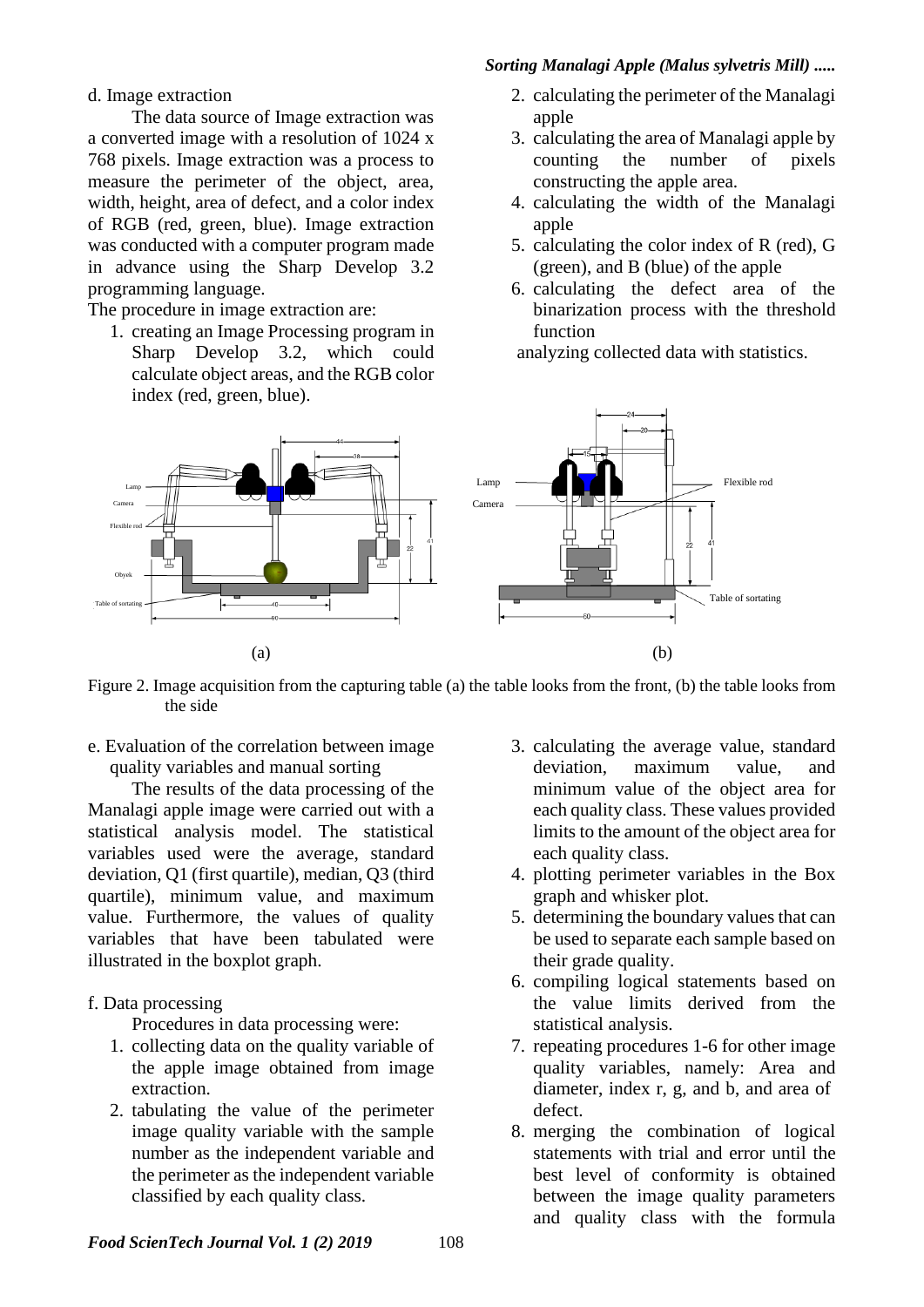## *Ahmad HHS and Dedy WS*

(compatibility level  $=$  the number of correct predictions/number of samples x 100%).

## g. Validation

Validation was an assessment of the performance or accuracy of the prediction of the Manalagi apple image processing application to the examples given during the training process. This process was conducted by providing data samples other than the training process and seeing the ability of the program to present the correct answer. This validation test was carried out by analyzing the confusion matrix analysis.

Confusion matrix analysis was used to obtain results that illustrate the validation of the program. Besides, the confusion matrix was a table that showed the visualization of the performance of an algorithm explicitly, especially at the supervised training stage. Each column in the matrix shows the predicted class, while each row shows the actual class. Outside the realm of artificial intelligence, confusion matrices were known as contingency tables or error matrices (NRCan in Soedibyo, 2012: 57).

Confusion matrix analysis was a step in the completion of the program in the form of a matrix. The results of predicted sorting were compared with the actual results of sorting. Validation values could be made according to the target in the program that had been made. If the validation value results in a large enough accuracy then there was no need to make improvements to the program and vice versa if the verification value was low then an improvement in the program was needed.

# **RESULTS AND DISCUSSION Sorting Application of Manalagi Apple**

Chemical analysis results are shown in Table The sorting application of Manalagi apple in this study was created using the SharpDevelop 4.2 program. This program was built to gain the quality variable of the Manalagi apple. Quality variables employed in the sorting process of the fruit were perimeter, area, height, width, the area of defects, and color indexes consisted R, G, and B. Appearance of the fruit sorting application can be seen in Figure 3.



Figure 3. Sorting application of Manalagi Apple

Figure 3. is an appearance of the application used to analyze the image variables of Manalagi apple. In the application, there are two buttons designed to open and process images, four picture boxes arranged to display images, and eight boxes used to display file names and processed images. The procedures performed in the Manalagi apple image processing application are:

- 1. press the "Open File" button.
- 2. press the "process" button.

3. repeat procedure 1 and 2 until all the Manalagi apple samples have been processed.

## **Determination of Segmentation Boundary Value of the Background (Thresholding)**

Thresholding is the process of separating a region with a background. The result of image thresholding is called a binary image. Threshold values are obtained from differences in the values of R, G, and B belonging to the object and values of R, G, and B belonging to the background.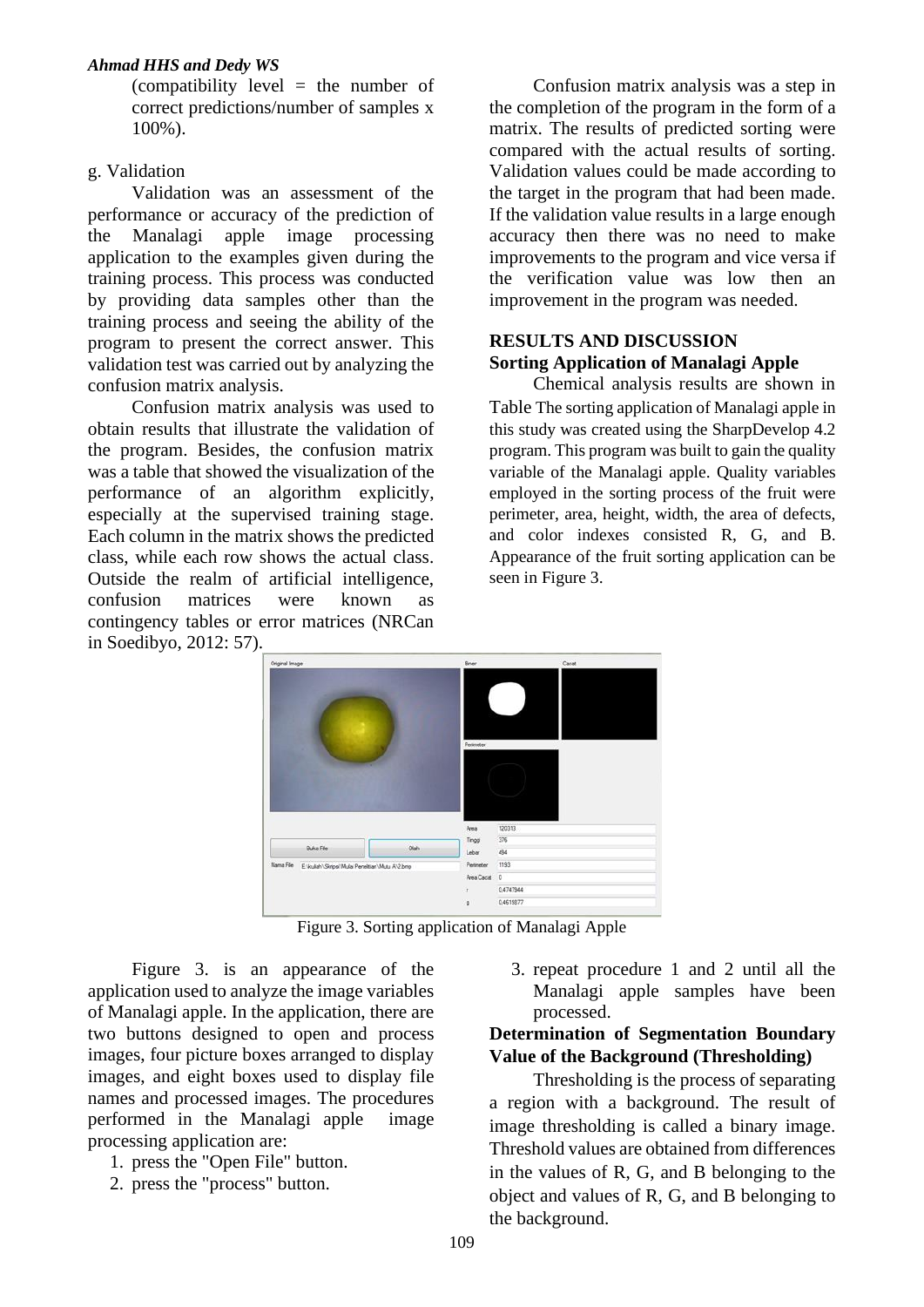Determination of the threshold value was obtained from sampling values of R, G, and B of objects and backgrounds. The sample points used in determining threshold values were ten points. Furthermore, the sample values were analyzed using graphs to determine the differences in the values of R, G, and B objects and background. From these different values, were determined the boundary values of R, G, and B that were able to distinguish between the objects and the background. The graph used to determine the background threshold function can be seen in Figure 4.



Figure 4. Distribution values of the objects and backgrounds RGB

Figure 4 showed the distribution values of R, G, and B of the ten sample points of Manalagi Apple. Based on Figure 4, in general the distribution values of R, G objects (apples) were almost the same as the values of background (cloth) distributions. The different distribution values were at value B.

The boundary value that distinguished between objects and background was right on B equal to 80. Thus, the background threshold function was when the original image had value B> 80, then the image would be black, otherwise, it would be white. Based on the boundary value, the black image was the background, while the white one was the object.

## **Determination of the Segmentation Boundary Value (Threshold) of Defect Areas**

The threshold of the defect area is used to differentiate fruit defect area pixels from fruit area pixels. The determination of the threshold value was obtained from taking the ten sample points of Manalagi apple. Then, the sample values were analyzed using graphs to determine the differences in the values of R, G, and B in the defects area and fruit areas. The

#### *Sorting Manalagi Apple (Malus sylvetris Mill) .....*

graph used to determine the threshold function area for defects can be seen in Figure 5.



Figure 5. Distribution value of RGB of the defect and fruit Area

Figure 4 shows the distribution values of R, G, and B from the ten sample points of the Apple Manalagi defect. Based on Figure 4, the different distribution values are at the values of G and B.

Based on Figure 5, the threshold function of the defect area was when the morphological image was white-colored (Rvalue = G value = B value = 255) AND  $(R$ value  $\langle 45 \rangle$  AND (G value  $\langle 40 \rangle$ , so that it displayed the defect area image as white. Otherwise, it displayed the image of the defect area as black.

## **Statistical Analysis of Image Quality Variables**

The process of image extraction is the process of getting the value of the image quality variable through a 100 Manalagi apple sample base on the criteria of non-reject and reject. Statistical analysis of image quality variables was accordingly the result of the image extraction process on the quality variables perimeter, area, width, height, area of defects, and color index (r, g, and b). The results can be seen in the following figures.

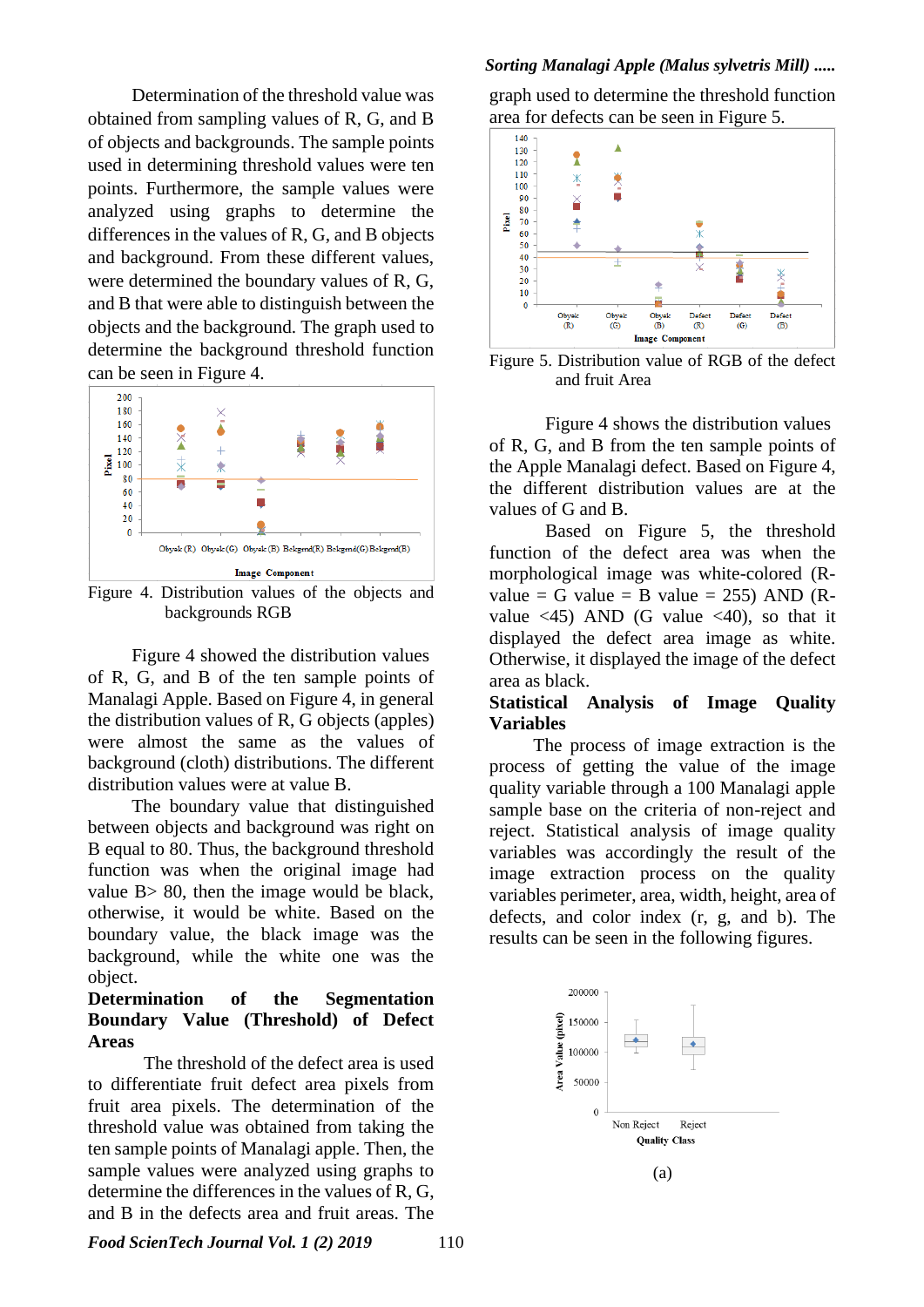



Figure 6. Statistical analysis of image quality variables (a) area, (b) perimeter, (c) height, (d) width, (e) red, (f) green, (g) blue, (h) defect area.

Based on figure 6 graphic, the image quality variables used in compiling the Apple apple sorting application were the area, perimeter, and defect area. These three variables have consistency that can classify apples by non reject and reject apple categories.

#### **Determination of Logical Sentences**

The first process in determining a logical sentence was figuring out the boundary value of the image variable used as a qualification reference. Then, statistical analysis was applied to analyze the image quality variables of the apples. Image quality variables that were employed as input in determining the boundary value were perimeter, area, and defect area. The value limits used for the sorting of apples can be seen in Table 2.

Table 2. Variable quality of Manalagi apple and image processing variable

| Quality       | Quality class         |                     |  |  |  |  |
|---------------|-----------------------|---------------------|--|--|--|--|
| Variables     | Non Reject            | Reject              |  |  |  |  |
| Perimeter (P) | $1400 \ge P > 1070$ ; | $P > 1400$ Or $P <$ |  |  |  |  |
|               |                       | 1070:               |  |  |  |  |
| Area $(A)$    | 154000 > A >          | $A > 154000$ Or     |  |  |  |  |
|               | 99000;                | $A < 99000$ ;       |  |  |  |  |
| Defect Area   | $800 \ge C > 0$ ;     | $C > 800$ Or $C <$  |  |  |  |  |
|               |                       | 1500;               |  |  |  |  |
|               |                       |                     |  |  |  |  |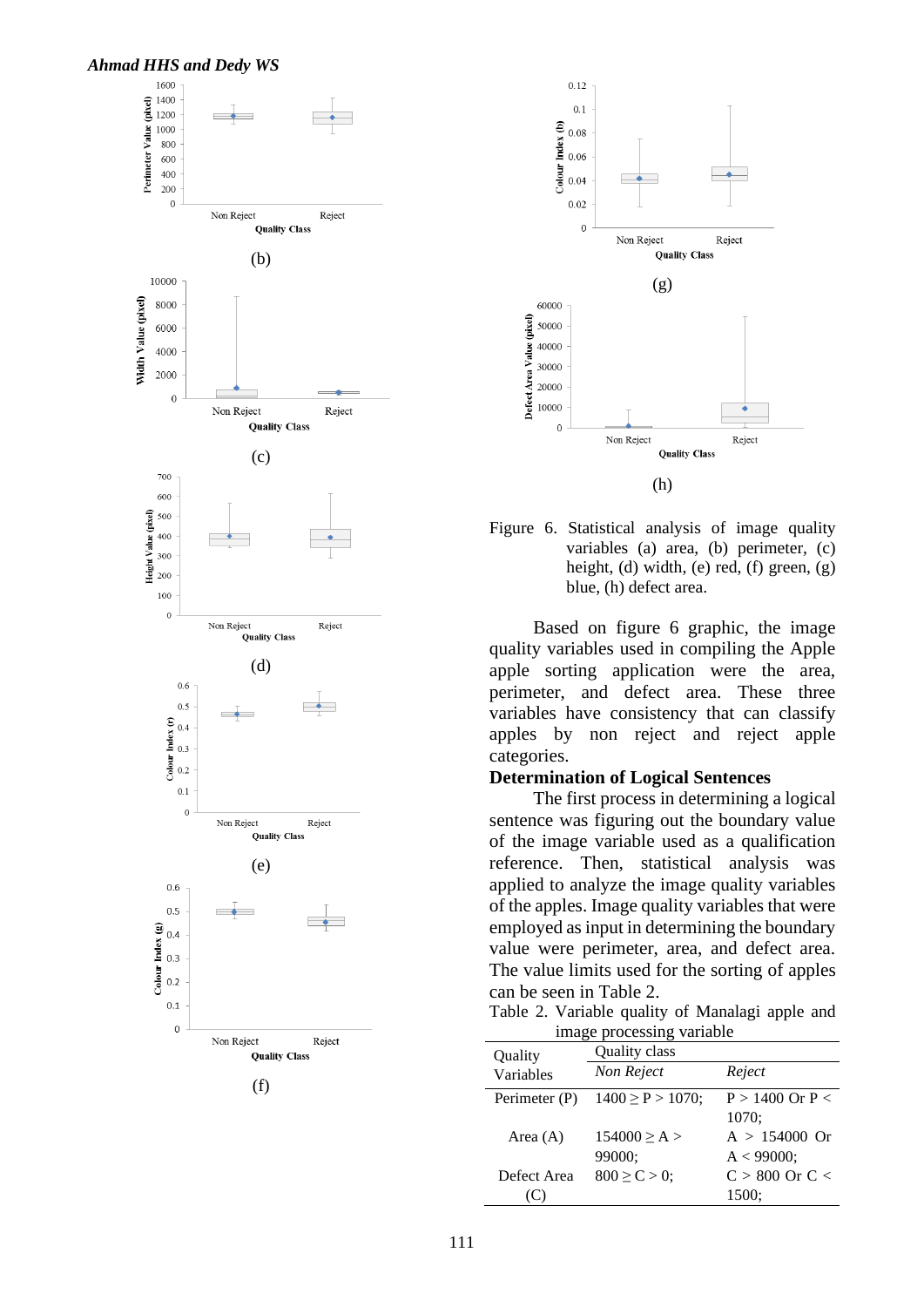The combination of logical sentences based on the boundary values was used as input for building the application were as follows:

- 1. And if perimeter≤1400, perimeter> 1070, area≤155000, area> 99000, defect Area> 0, defect area≤350, then sorting decision = "Non Reject"
- 2. Or if the perimeter> 1400, perimeter <1070, area> 155000, area <99000, defect area> 350, defect area≤1500, then sorting decision = "Reject"

The combinations of quality variables above were the best combinations by trial and error based on the results of the boundary value on each quality variable. Furthermore, the combination was inputted into the program making the Apple Sorting application again. The Apple Sort application has a sorting analysis result box named "Sort Results." The appearance of the Apple Sorting application can be seen in Figure 7.



Figure 6. Application of Manalagi apple sorting

#### **Application Validation of Manalagi apple Sorting**

The assessment of the accuracy of the Manalagi apple sorting application was carried out on 30 samples of quality Manalagi apple.

The quality sample includes non-reject and reject apples. Testing the accuracy of this program is accomplished by the validation process using the confusion matrix. The results of the validation can be seen in table 3.

| Table 3. Validation of the image processing application of Manalagi apple |  |  |
|---------------------------------------------------------------------------|--|--|
|                                                                           |  |  |

| <b>Quality Class</b>  |                  | Prediction |        | Total<br>row | Prediction<br>accuracy | Error         |
|-----------------------|------------------|------------|--------|--------------|------------------------|---------------|
|                       |                  | Non Reject | Reject |              |                        |               |
| Actual                | $Non-$<br>Reject |            |        | 15           | 73,33%                 | 26,67<br>$\%$ |
|                       | Reject           |            | 15     | 15           | 100%                   | 0%            |
| <b>Accuracy Total</b> |                  |            |        | 86,65%       |                        |               |

Based on table 3, the total accuracy value was 86.65%. This value was obtained from the average prediction accuracy between non reject and reject. It can be concluded that the sorting application of the Manalagi apple could be applied with high accuracy.

## **CONCLUSION**

Image quality variables used in the sorting of Manalagi apple were perimeter, area, width, height, index (r, g, and, b), and defect area. Furthermore, based on these variables, the variables used as input in the

sorting application are the perimeter, area, and defect area. The three variables were then combined in the form of logical sentences, which were then inputted in the Manalagi apple sorting application. Based on the validation test, obtained a total accuracy value of 86.65%. Thus, it can be concluded that the application sorting of Manalagi apple can execute the sorting with quite high accuracy.